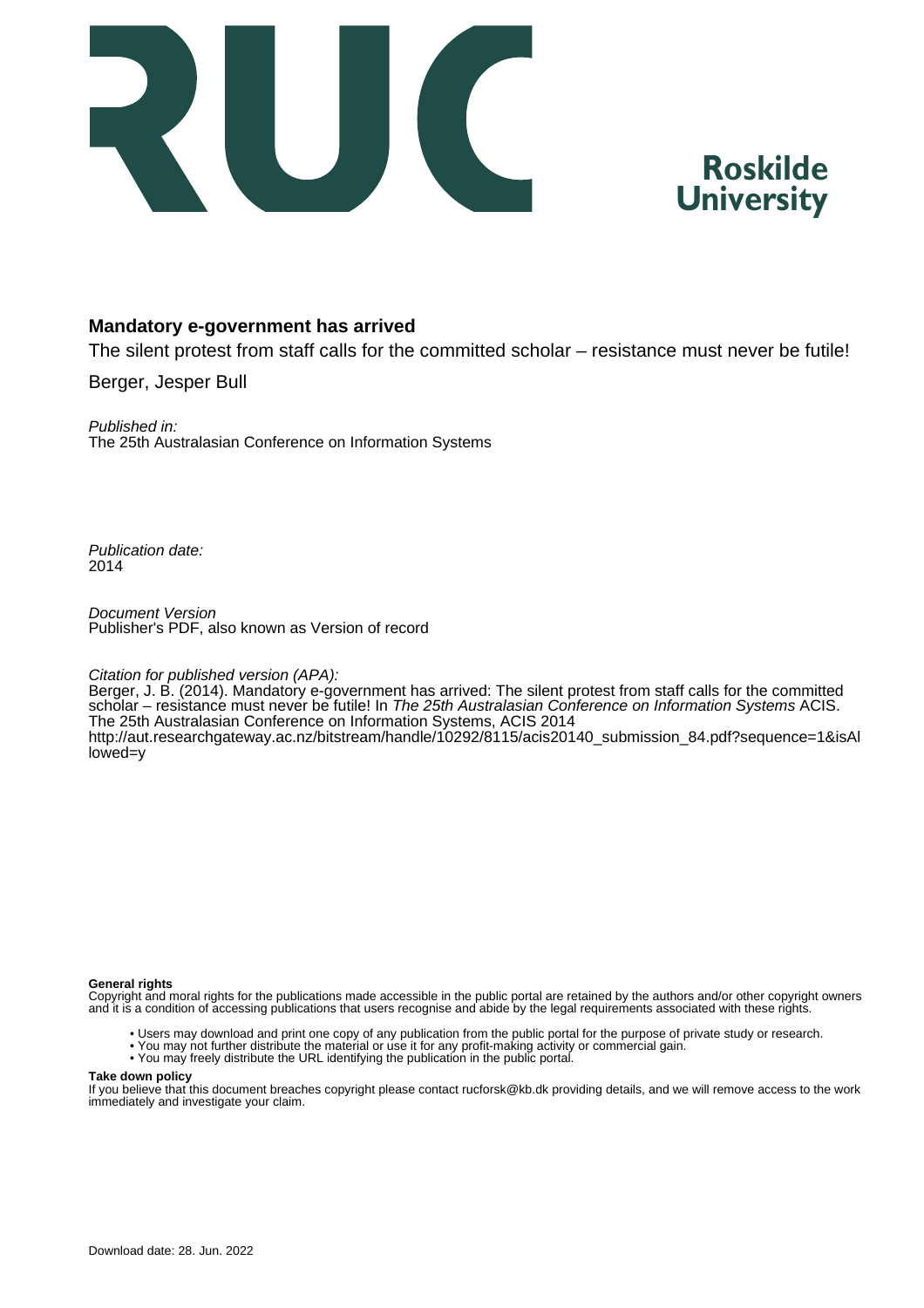# **Mandatory e-government has arrived: The silent protest from staff calls for the committed scholar – resistance must never be futile!**

Jesper B. Berger

Computer Science Roskilde University Roskilde, Denmark Email: jbberger@ruc.dk

### **Abstract**

*The great potential in e-government - the provision of public services to citizens through the internet - is widely recognized by governments and expectations of the benefits are high. E-government research has been preoccupied with its evolution, public websites and citizen adoption, from a 'natural growth and voluntary use' perspective. Little attention has been drawn to mandatory e-government. This paper reports from an exploratory study on a Danish mandatory e-government initiative – enforced e-communication between local government and citizens. Civil servants' perception was investigated through two Focus groups. Civil servants reported that some citizens find it really hard to manage computer and e-communication. Moreover, the civil servants feel that they are not allowed to offer the necessary assistance, which makes them frustrated. They find that especially weak citizens may lose welfare benefits due to e-communication. This has a negative effect on motivation and work life quality and may affect the public sector ethos. Increased efficiency by mandatory e-government may be the next hype. How will it affect citizens, civil servants and the 'public good'? How can it ensure that citizens' rights are not violated? This paper calls for critical research on e-government impact and for e-government scholars to play an active part ensuring ethical e-government.*

### **Keywords**

E-government, critical research, mandatory, local government, employees

### **INTRODUCTION – RESISTANCE IS FUTILE**

E-government, the provision of public services towards citizens through the internet, has been pursued with great effort by governments throughout the last decades, mainly to mitigate an increase in public sector spending. Egovernment has over time suffered from IT development and implementation failure and poor usability (Kumar et al., 2007). Later challenges for governments have been to provide the necessary change management efforts to achieve benefits from IT-investments (Ndou, 2004). Further, studies show a lack of demand (Gauld et al., 2010). Creating demand may take time, as noted by Bannister and Connolly (2012): 'Changing a culture can take a generation. Changing people's behavior may be impossible, even in the long run.'. This patience may not be allowed for by governments that are blinded by New Public Management (NPM) efficiency goals. The Danish government launched a national e-government strategy based on legal enforcement and captive use (The Danish Government et al., 2011). The hard facts cannot be ignored; numbers of transactions and digital messages have doubled from 2011 to 2013 (see [figure 1\)](#page-1-0) and are estimated to double again in 2014. General Director of the Digitization Agency claims Denmark is world leading and that a huge global interest has been generated. In the 1970's, when new technologies were introduced to make industry more efficient, employees protested against lay-offs and the imposed changes in their work life, supported by trade unions (Kensing and Greenbaum, 2013). Mandatory e-government may introduce similar changes to clerical staff and/or citizens. Up till now, there has been no e-government 'spring'.



<span id="page-1-0"></span>Figure 1 Number of On-line transactions on national portal (left), number of electronic messages from public sector to citizens (right)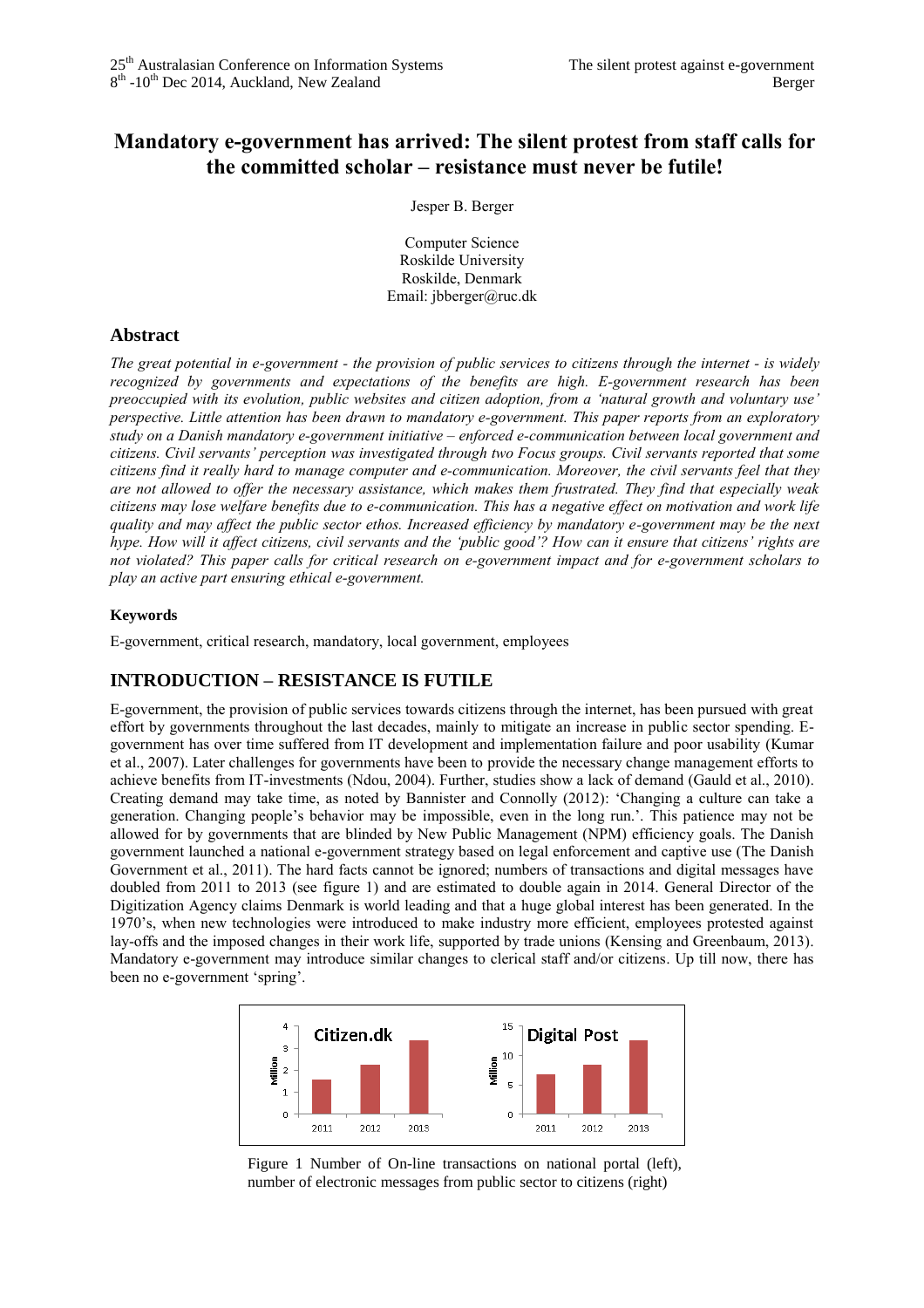An empirical study proved that mandated use 'is one of the best things one can do to increase the likelihood of the [e-government] initiative's success' (Chircu and Lee, 2005). The dominating view by e-government scholars seems to be that e-government - almost by nature – has to be voluntary for citizens. AlAwadhi and Morris (2008) simply state that 'e-government services are highly voluntary'. Axelsson and Melin (2012) state that: 'Governments cannot actively stimulate or even force usage in the same way as a private organization can order employees to use a certain IT system.'. From this belief, it follows that citizen adoption is key to e-government; hence a major stream in e-government research is devoted to establish in-depth understanding of what makes citizens use e-services. Prevailing studies are based on psychosocial models (e.g. the technology acceptance model, TAM and variations), describing how factors such as perceived usefulness and ease of use will affect citizens' adoption. The models rely on the citizens' *decision* to use a given technology, which may not apply in a mandatory context. The feeling of how one would eventually react as a theoretical option may be very different when use is imposed. Luna-Reyes et al. (2012) state that 'we still know little about the impacts and results associated with e-Government'. Scholars argue that NPM values dominate e-government strategies, considering e-government e.g. 'as a linear process of change which leads to more efficient and less costly organization management' (Cordella and Bonina, 2012).

*The Borg forces other species into their collective group ego, which induces loss of individual identity. The ultimate goal for the Borg is to achieve an unemotional, mechanical perfection. This is achieved through forced assimilation, a process, which takes individuals and technology, enhancing and controlling them. Negotiations or reasoning are unheard of, resistance is futile (The Borg - Wikipedia)*

No research is value free. I admit to the stance that society must be governed by a public sector ethos. Forced assimilation is not acceptable, negotiations and reasoning should be the rule and resistance should be stimulated as a means of giving people a say. The weak parties that are affected by e-government initiatives, being citizens, who are dependent on public sector services and staff, who's work lives are affected, has the right to be involved in design and enactment. E-government research plays a crucial role ensuring facilitation of an informed process and offering the necessary methods and techniques to serve the 'public good'. This paper presents an exploratory study of civil servants' perception of a mandatory e-government initiative from a critical perspective.

# **MODELS TO SUPPORT THE ANALYSIS**

Karlsson et al. (2012) have synthesized eight different goals from UN and U.S. documents concerning principles for e-government development. The first goal, 'E-services should be usable', is about reducing the barriers that citizens face in their contact with public sector; the objective is to make it easier for the citizen. Goals two and three are concerned with government efficiency; government should be able to reduce costs in the operation of the e-services, which both include work processes, management and systems, but also the development process. The fourth goal is concerned with efficacy, which the authors describe as 'relevant for the users', which is both citizens and civil servants. The fifth goal is about rapid response to citizens' needs. The sixth goal is concerned with citizens' trust in e-government services. Governments should develop e-services that are trusted by citizens'. Goals seven and eight are concerned with democratic values, i.e. transparency, accountability and participation in political decision making, which apply both to operation and development.

The values embedded in the actions performed by public sector has been described as 'public sector ethos' (Pratchett and Wingfield, 1996) and even though this has been criticized for reflecting public sector in a too narrow and positive way, it serves as a suitable background for understanding and analyzing the implications of e-government on the public sector. The public sector ethos comprises five generic features: Accountability, meaning that civil servants are expected to accept the legitimacy of political decisions and actions of government and fulfill their work accordingly, whether they agree or not; they expect a similar commitment from civil servants in other parts of the public sector. Second, bureaucratic behavior means, they should perform honesty, integrity, impartiality and objectivity. Thirdly, civil servants are not restricted to managing their work tasks; they work for the 'public good' and share the belief that the organization as a whole serves this public interest. Fourth, civil servants are not in it for the money, they feel rewarded and are motivated because the do something good for the community. Finally, civil servant must exert various loyalties, some of which will be characterized by inevitable conflicts. This includes loyalty to the national and local government and to the public sector as such, to the local community, to the profession and to individuals such as the manager and the citizen.

# **CASE SETTING**

The Danish e-government strategy is twofold; 70+ services will be mandated electronic (captive use) and 80% of public sector communication will be digital by 2015. This exploratory study focuses on digital communication. Digital Post is a type of 'reliable delivery system' which is characterized by 'specialized centralized tools for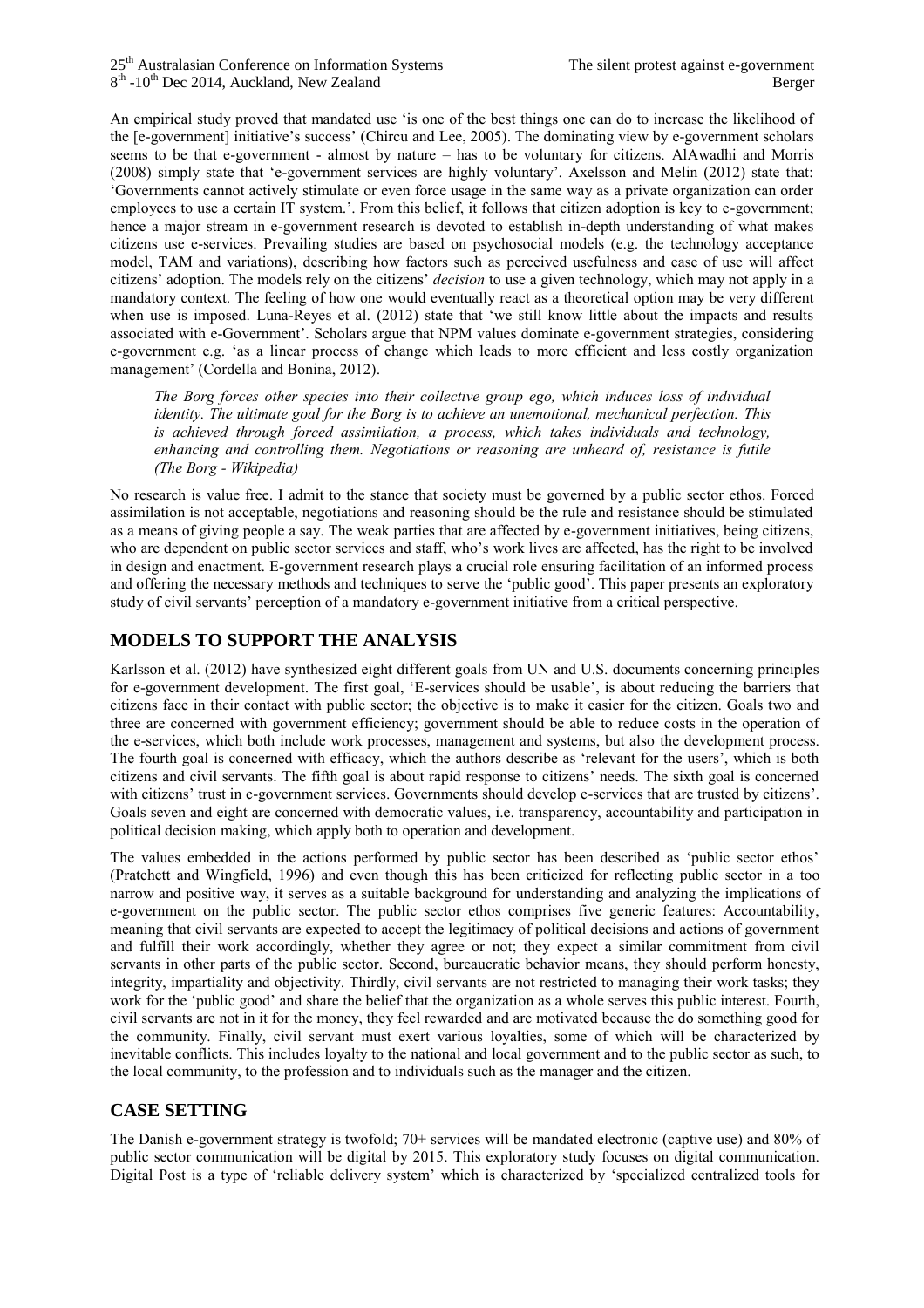delivery, which mean electronic equivalent to the postal services with all appurtenances' (Mates et al., 2013). The Digital Post system was provided by the Danish Ministry of Finance in 2010 with the aim of reducing public sector postal costs. A digital message reduces direct postal costs by \$1 and the equivalent due to saved time. The Danish government expected a \$200m cut in postal costs annually, but at the end of 2011, only 1 in 5 citizens had registered. The Danish parliament passed the Public Digital Post law in 2012 (with a big majority and no againstvotes) that made it mandatory for citizens and businesses to receive electronic messages from public sector and designated the same legal status to digital messages as physical letters. It follows from the law that a letter is regarded as received by the citizen, with all its legal implications, when it is sent digitally from a public institution. From 2013, funding of public institutions was cut according to the estimated cost reduction.

The citizen accesses Digital Post through the national portal 'Citizen.dk', applying the national eID 'EasyID' by entering the social security number, a personal password and a dynamic passcode that depends on a six-digit code, prompted by EasyID. The passcode is found on a personal (physical) 'passcode-list'. Citizens are accountable for having access to Digital Post, i.e. a valid EasyID-account (should be applied for and activated), a valid passcode list, access to a computer with internet access, EasyID installed with latest Java up-date, a browser and a printer to be able to print and sign forms from public sector. Citizens have free access to computers at the municipality and libraries but must pay for print. The state accounts for Citizen.dk, EasyID and Digital Post to the firewall of the public institution. The public institution accounts for the integration to Digital Post, e.g. sending messages through an output manager application, integrated in the word processor, where staff enter the social security number as the 'address' of the citizen. E-mail and text alerts to citizens can be configured in Digital Post.

The study was performed in the Citizen Service Center of a Danish local government with 42.000 citizens in the outskirts of Denmark. Every Danish local government has a Citizen Service Center. Citizen Service Centers are the municipality's direct contact with the citizen. Besides offering first level service in opening hours and by telephone, they perform more basic case handling of applications, e.g. driver's license, passport, health insurance card, marriage administration, housing loan, identity card, and different pension aids. They handle debt to the municipality and welfare fraud investigations, payment and control of the unemployed and sick citizens and registration of citizens' movement in the national population register. The Citizen Service Center covers contact with a variety of citizens, both in age and life situations; and both citizens with and without special needs. The Citizen Service Center involved in this study comprises two sections (with four teams each), two managers and 40+ employees, only staff from one section was engaged in serving citizens directly; the other section had primarily telephone and written contact.

# **RESEARCH APPROACH**

Prior studies by the researcher in another but similar setting had revealed that use of e-communication was hampered by resistance from clerical staff. Data indicated that part of the resistance was grounded in the concern for the citizen. This could be interpreted as a 'legal' excuse to resist change. In the present study, therefore, one of the goals was to gain further insight of the clerical resistance. Focus groups are often applied to obtain further knowledge about a phenomenon and they provide insight into complex matters (as e-government) because the participants 'both query each other and explain themselves to each other' (Morgan, 1996). More importantly, focus groups has the ability to give voice to weak groups (Ibid.) as clerical staff, being lowest in hierarchy. Furthermore, by using focus groups, it is possible to assess the extent of consensus and diversity. Focus groups have been applied in critical IS research (Stahl et al., 2011) and have been found valuable in e-government studies (Axelsson and Melin, 2007).

Sampling was prepared by performing a survey on background data, e.g. age, experience, work tasks and an assessment of the 'e-government use' and 'attitude' profile. The former study indicated elderly staff was more critical. The scope was to explore e-communication from a critical viewpoint, hence representation was important. Thus, only participants older than the median (50 years) were eligible. To foster discussion and avoid issues that participants were unable to relate to, it was necessary to balance between difference and resemblance in background. This was achieved by having participants from the same section but with different tasks. Requirement of sufficient experience (domain and task knowledge) was fulfilled by the age requirement. The three employees in the department that did not perform written communication with citizens were not included. Due to not wanting to introduce gender-dependent issues from IS or the social work domain, the two men were excluded. Differences in e-government use and attitude in each group should ensure discussion about digitization and e-communication. Focus groups should have 6-8 participants. Given the above mentioned constraints and the need to 'reserve' candidates for vacancies, it was possible to perform two focus groups. All participants had the same formal status. See participants' profiles in [Table 1.](#page-4-0)

The two focus groups were performed 30 April and 2 May 2013 in the municipality meeting centre. This constituted a comfortable environment, whilst not the actual work place, which could distract attention. The focus group was planned from 8:15 to 9:45 and followed a strict plan. The researcher acted as moderator. An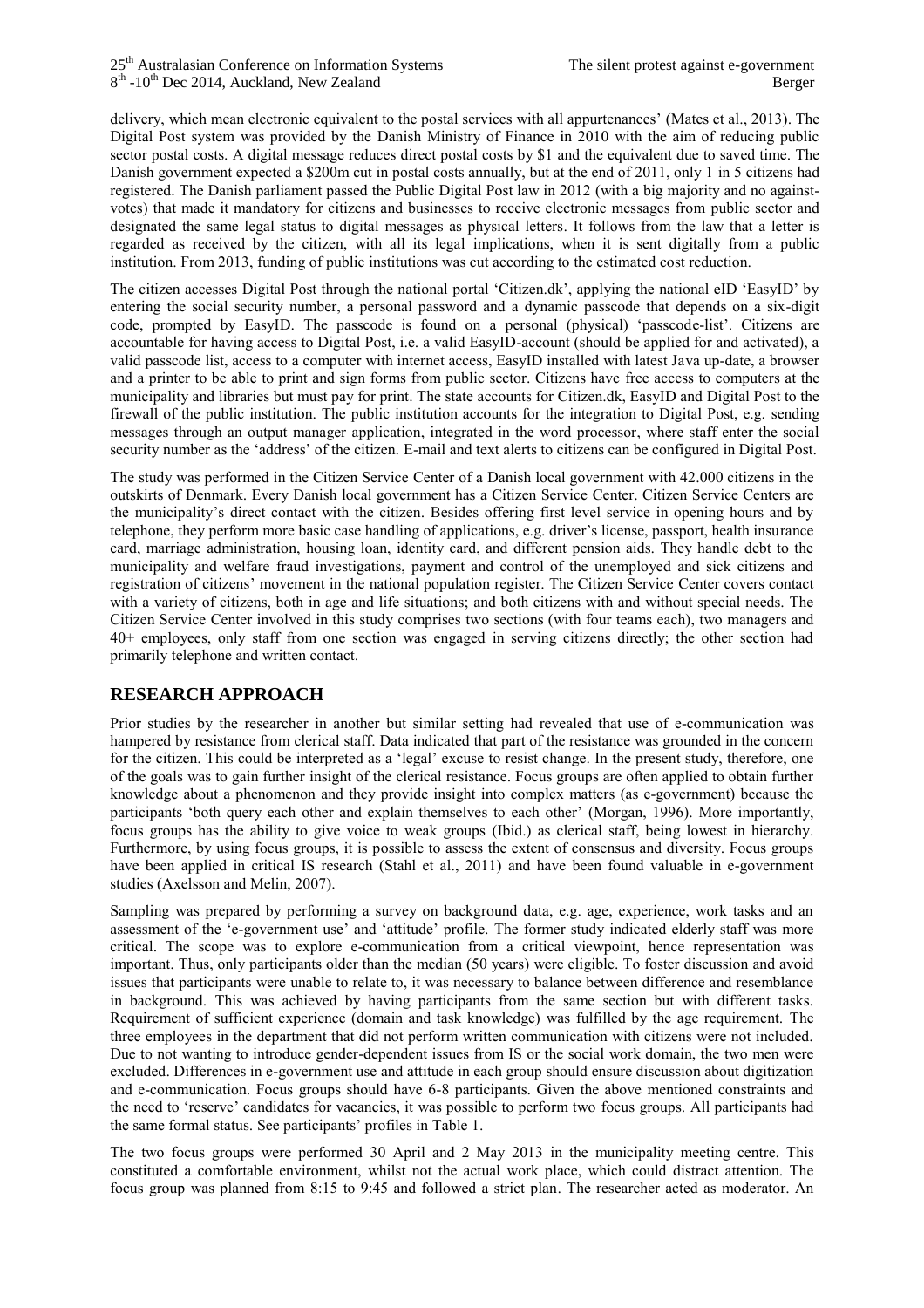observer was not appointed due to lack of resources even if this is sometimes recommended. Introduction, warming up and introducing the domain to the moderator was kept to a minimum because participants were comfortable with each other and the researcher and the researcher was familiar with the domain. The moderator presented the national e-government strategy including e-communication, the legal structures and the anticipated benefits. A short film show from another municipality with very positive attitudes to e-communication was shown to inspire the discussion. The focus group spent 30 minutes on discussing the general topic on the Danish e-government strategy and 30 minutes on the specific topic of e-communication. This was followed by a more practical part, where participants jointly solved a task about barriers. Different types of activities to maintain engagement and draw on multiple competences. The two discussions were guided by questions presented by the moderator and composed according to ethnographical guidelines (Johnston et al., 1995) in order to reduce moderator bias (e.g. questions were expressed in participants own language) and improve correspondence between responses and actual behavior (e.g. hypothetical responses and speculation was avoided by referring to participants experiences instead of attitudes and referring to meanings of different resource categories). The moderator tried to involve less engaged participants with directly targeted questions.

The sessions were recorded and transcribed (9.024 and 8.214 words). Statements were not only taken for facevalue. Critical IS research acknowledges that employees are not always conscious about their conditions due to socialization (Cecez-Kecmanovic, 2005), which informed the coding process. Further, the author takes the philosophical stance that the real world is out there but every person has a personal perception of it. Coding was performed as open and axial coding using ATLAS.ti. Transcriptions, sub-categories and categories together with the core-category were presented to participants to confirm content validity. The findings were presented to managers. They commented that they did not find staff as worrying as described, but also, that staff may express different views when not exposed to managers. The two focus groups were performed according to the same content, guidelines, venue and time to provide reliability. To attain data saturation, it is recommended to perform 4-6 focus groups (Morgan, 1996). Data from this study only relies on two focus groups, but followed the indications from qualitative studies in another municipality. In both groups, participants expressed the view that the focus group had been like being with the colleagues in the canteen, indicating that participants were behaving naturally. The researcher was aware of the risk of bias influencing participants by his critical stance. As the focus group moderator, the researcher attempted to be objective and did only interrupt the discussion after the time limit or when participants went off-stray, e.g. when they had a wild debate on young peoples' use of social media. There are various limitations to the study. E-communication constitutes merely a mediating channel and not a 'service', hence the attributes may be more depended on the service than the channel or a combination and the findings may not be comparable with what is normally perceived as e-government. The findings may be limited to this specific combination of technology design, economic and legal means, and implementation strategy. Qualitative studies are not generalizable per se; this study may, however, be generally useful by its outputs.

<span id="page-4-0"></span>The following Findings section connects statements with references to participants to ensure that the researcher is not blinded by own beliefs but lets the data inform the analysis.

| FG | ID              | DP                     | DP                      | Gender | Age       | Education     | Experience | Team           |
|----|-----------------|------------------------|-------------------------|--------|-----------|---------------|------------|----------------|
|    |                 | Attitude <sup>1)</sup> | readiness <sup>2)</sup> |        |           |               | (years)    |                |
| 1  | P <sub>1</sub>  | $\theta$               | 2                       | W      | 60-64     | Social worker | $3-4$      | 1              |
|    | P <sub>2</sub>  | $\overline{0}$         | 2                       | W      | 60-64     | Clerk         | >10        | $\overline{c}$ |
|    | P <sub>3</sub>  | $\theta$               | 5                       | W      | 55-59     | Clerk         | >10        | 4              |
|    | P <sub>4</sub>  | $\theta$               | 6                       | W      | 55-59     | Clerk         | $5-10$     | 2              |
|    | P <sub>5</sub>  |                        | 4                       | W      | $40 - 44$ | Clerk         | $3-4$      | 3              |
|    | P <sub>6</sub>  |                        | 4                       | W      | 55-59     | Clerk         | >10        | 1              |
|    | P7              |                        | 4                       | W      | 50-54     | Clerk         | >10        | $\overline{c}$ |
| 2  | P <sub>8</sub>  | $\theta$               | $\overline{2}$          | W      | 55-59     | Clerk         | >10        | 5              |
|    | P <sub>9</sub>  | $\Omega$               | $\overline{4}$          | W      | 55-59     | Clerk         | >10        | 7              |
|    | P <sub>10</sub> | $\theta$               | 5                       | W      | 35-39     | Social worker | $3-4$      | 4              |
|    | P <sub>11</sub> |                        | 4                       | W      | 55-59     | Clerk         | $5-10$     | 5              |
|    | P <sub>12</sub> | -1                     | $\overline{4}$          | W      | 45-49     | Clerk         | >10        | 6              |
|    | P <sub>13</sub> |                        | $\mathfrak{D}$          | W      | 45-49     | Clerk         | >10        | 5              |
|    | P <sub>14</sub> |                        | 4                       | W      | 60-64     | Clerk         | >10        |                |

Table 1 Participants in focus groups

<sup>1)</sup> Self-reported attitude towards Digital Post (-1 = negative,  $0$  = neutral, 1 = positive)

<sup>2)</sup> Self-reported use of EasyID/Digital Post as citizen, maturity = 0-6 from specific use questions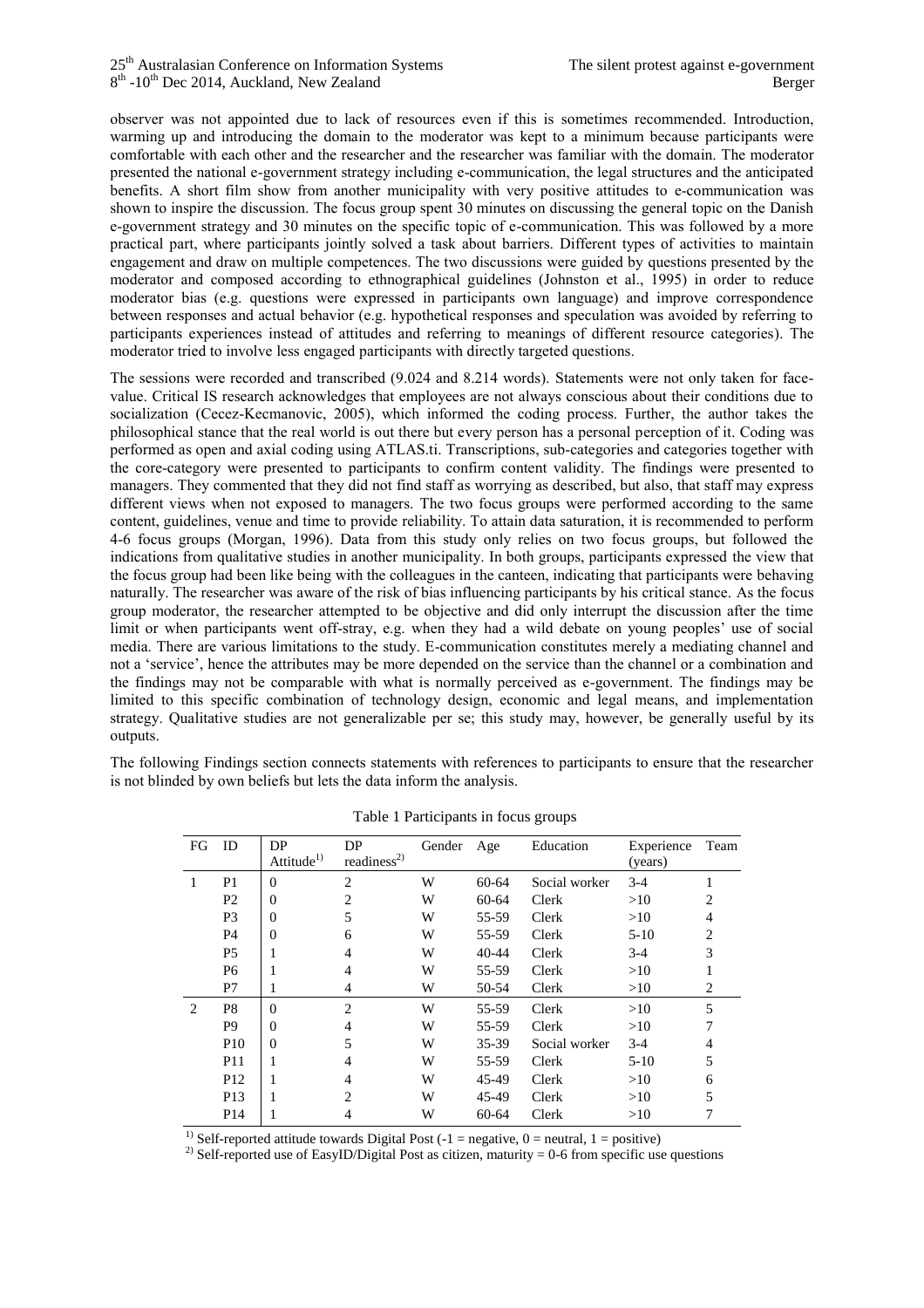# **FINDINGS**

According to the participants, e-communication is associated with different aspects related to the actors (citizen, staff, local and national government), technological/non-technological aspects and value (positive/negative), see overview in [table 2.](#page-5-0) No positive statements were elicited regarding local and national government. During the focus groups, participants expressed some strong emotions: Deep worry for the citizens' well-being and insecurity of task handling was predominant. Insecurity of staff regarding layoffs was mentioned by one participant and alienation/apathy by one participant, none of these were questioned by the others.

Staff is very aware of the positive effects of e-communication and e-government as such for some citizens, e.g. that it is much easier, can be done more quickly, and that e-communications constitute a more reliable delivery channel, 'It is fantastic, that the citizen has these opportunities' (P5). This goes for both citizens and staff that recognize the advantages and find it 'much easier with e-communication' (P4). One participant (P7) expresses how satisfying it is, when a citizen discovers how easy on-line self-service is and the gratitude entailing. The participants share stories about their own digital readiness as citizens along with perceived positive tangible impact on the citizen service. As staff they express how e-communication is applied in a variety of work processes after own choice; there is no sign of general technology or e-government resistance. The negative effects will be further examined in following sub-sections.

It is seen by staff that e-communication has been enforced onto citizens (P2) and that it has been decided from 'a higher place' (P5, P6, P7). Further, staff reveals an overall perception of local and national government not living up to what might be expected of them, especially under the mandatory and captive use realm, see [table 2](#page-5-0) for attributes of the accountable parties (local and national government) on the enactment and technology issues of e-communication.

#### **About citizens: Technology and availability barriers, public service is suppressed for weak citizens**

Staff report technology as way too complex, e.g. recurring Java-updates, printer-handling, EasyID (to acquire and to operate), handling of e-communication attachments etc. It makes some citizens feel insecure, e.g. 'while there are many English words on the screen and this is not [easy} for those, who have never learned languages' (P13). Configuration of alerts (e-mail and text) is possible, but again, too complicated for some citizens to handle. Further, staff experiences issues with citizens that do not have computer access; some citizens' do not want a computer and some cannot afford it. One participant spoke about an elderly citizen crying in the telephone asking if the municipality can help provide a computer (P4). Staff described how a mouse device and

<span id="page-5-0"></span>

| ruote 21 totuote attributes or e communication according to starr |                                                                  |                                                                                                     |                                                                                 |                                                       |  |  |  |
|-------------------------------------------------------------------|------------------------------------------------------------------|-----------------------------------------------------------------------------------------------------|---------------------------------------------------------------------------------|-------------------------------------------------------|--|--|--|
|                                                                   |                                                                  | Citizen                                                                                             | <b>Staff</b>                                                                    |                                                       |  |  |  |
|                                                                   | Citizen service                                                  | Technology                                                                                          | Work life                                                                       | Technology                                            |  |  |  |
| Positive                                                          | Easier<br>Ouicker                                                | More reliable<br>$\bullet$<br>deliverance<br>Independency of<br>- time and place<br>- public sector | Easier<br>$\bullet$<br>Ouicker<br>$\bullet$<br>More reliable<br>deliverance     | • System chooses<br>delivery channel<br>automatically |  |  |  |
| Negative                                                          | Troublesome<br>$\bullet$ Loss of rights<br>Hits weak<br>citizens | $\bullet$ Too complex<br>Accessibility<br>٠                                                         | Increased<br>workload<br>The urge to offer<br>service and help<br>is suppressed | Too complex<br>٠<br>Too many<br>٠<br>systems          |  |  |  |

### Table 2 Notable attributes of e-communication according to staff

|          |                                                                                                    | Local government                                                             | National government                                                                                                               |                                                                                        |  |
|----------|----------------------------------------------------------------------------------------------------|------------------------------------------------------------------------------|-----------------------------------------------------------------------------------------------------------------------------------|----------------------------------------------------------------------------------------|--|
|          | Enactment                                                                                          | Technology                                                                   | Enactment                                                                                                                         | Technology                                                                             |  |
| Negative | Insufficient<br>preparation<br>- Procedures<br>- Strategy<br>- Citizen and<br>staff<br>information | Insufficient<br>interoperability<br>- Systems<br>integration<br>- Automation | Insufficient<br>$\bullet$<br>preparation<br>- Joint<br>government<br><i>ssues</i><br>- Legal barriers<br>- Citizen<br>information | $\bullet$ Bad design<br>Insufficient<br>implementation<br>- National<br>shared systems |  |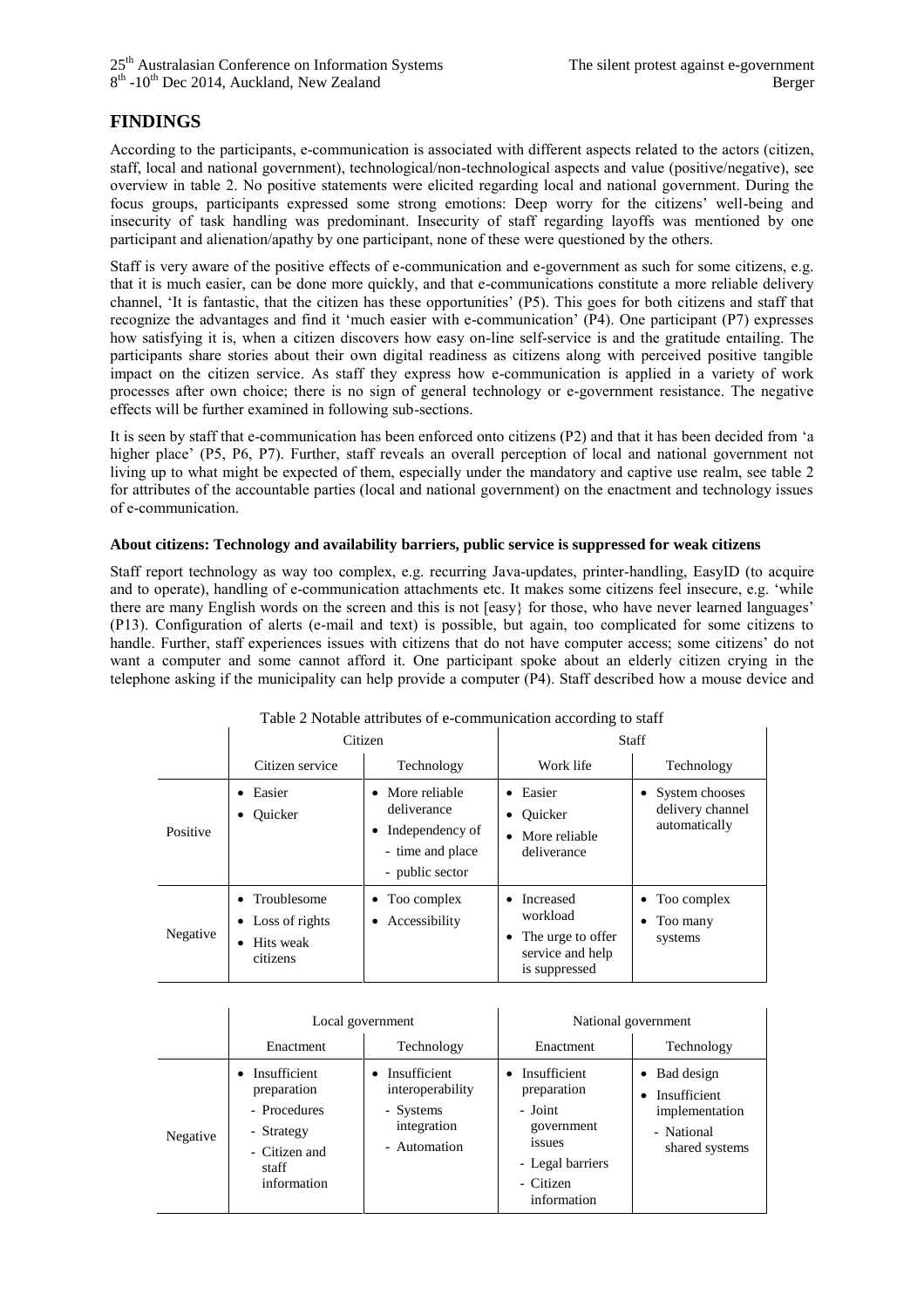touch screen is difficult to use by the elderly people who seek assistance at Citizen Service. Citizens with no computer must access computers at Citizens Service Centers. But what about hospitalized citizens and institutionalized psychiatric or elderly citizens? Young people that use mobile devices and are not familiar with e-mails are also perceived as a group that may not access their Digital Post. Participants express that it is not right. 'It surely cannot be that people are forced to buy a computer (P2), the State or the municipality does not provide them with a computer [indignantly] (P13).'

E-communication has been more troublesome for some citizens. The public sector sends digital letters to citizens with attached forms that citizens must print, sign and return to be eligible for a given welfare service (a loan, livelihood, an assistive tool etc.). Citizens need to have an working printer or must use the public library where you need to pay. Participants judge it as unfair that the public sector sends digitally to citizens but citizens cannot answer back digitally (P9). Citizens that do not have access to a computer at home or alerts, need to access a computer elsewhere. This may be inconvenient for sick or institutionalized citizens. The main worry, however, is that citizens are not aware of these e-communication from public institutions and that this may have severe consequences; an unnoticed form with a deadline may result in lost welfare benefits. 'What worries me is that people are not aware [of Digital Post] (confirmation from the others). One elderly lady was not aware that she had been registered […] she didn't manage to return the housing aid application in time so she lost one month's pay and the deposit loan option (P9). Other examples may be citizens that do not get the information they are entitled to following a legal decision (F14), for instance about the complaint process. Staff describes citizens, especially elderly men, that visit the Citizen Service to be assisted with handling the computer - but when they realize that they must operate the computer themselves and that staff must only facilitate, they leave in anger and despair. Participants worry that a group of citizens will never apply for the welfare services they are entitled to, purely because it must be done digitally (e.g. P14). From both focus groups it was very clear that staff experience many incidents, where people do not notice their Digital Post. Due to digital privacy issues, participants perceive that they are not allowed to help citizens as in 'the old days'. At the same time, the digital format is more difficult to share with others that could help, 'the neighbor cannot empty your mailbox' (P5). Citizens express that there is no service left, 'in two years, we do not have 'Citizen Service', only 'Citizen INFO' [laughter]' (P11). Citizens' ability to cope with e-communication depends on life situation:

*It depends, where you are in your life and the situations, you're put into. Are you enrolling your child in daycare or are you sick and in a crisis? For me, I'm sick right, seriously ill and I damn well cannot manage to do this or this or this or, I have lost my job, I need to apply for unemployment, it's terrible for me, I have lost my job – it depends on how much emotional surplus you have to grasp what you have to do (P7)*

Even though they agree that local and national government have not fulfilled their obligations to inform citizens (P3, P5, P6, P7, P8) it is also stated that citizens do not read the information and that citizens will be affected before they learn: 'this will only be clear to them [citizens], when they are affected, when they lose money (confirmation from others) (P5).

### **About staff: Technical issues, increased workload and reduced work satisfaction**

Participants agree that there are too many systems and too much to remember. First, staff needs to know the egovernment systems from the citizen approach to be able to assist the citizens. Second, staff operates 15-20 systems to perform their daily work and these systems should be integrated with the Digital Post system. A typical situation is one system provides an attachment, the Digital Post system provides the letter and the digital channel and the two parts need to be archived in the case handling system. Participants have different experiences with different systems, some work for some and some do not. Staff must manually ensure consistency, which inevitably leads to payment errors (P7), which must be corrected. Systems that are not integrated must be compensated for by check lists or memory; interruptions by telephone or visits are described by participants as very stressful. Staff perceive that it's their own responsibility to learn new systems, and the vast majority of the participants express that they do not have time to learn and experiment with new systems (e.g. Digital Post) (P5, P4, P8, P9, P11). 'It's hard to follow all the new things; I just try to hang on' (P10). Participants express great uncertainty and confusion about the Digital Post system concept and how it is managed vis-à-vis other systems. One participant comments that 'if we cannot understand it, how can we explain it to the citizens?' (P5). Participants discussed many troublesome work processes due to interoperability issues; one participant comments that 'one must do more than before to make it work, it is more time consuming, this certainly wasn't the objective (others: no!)' (P13), she describes how citizens are beginning to use Digital Post to write to the municipality, but often it is extra work because they write and ask if we got the electronic message'. Digital/analogue shifts during work processes comprises another major extra workload mainly due to other public institutions demanding signature, original documents etc.

Before the digital era, staff and citizens shared information in a more flexible way, staff could even fill out forms (P2). In the digital era, privacy issues are more salient and practices have changed, 'I have to say to citizens that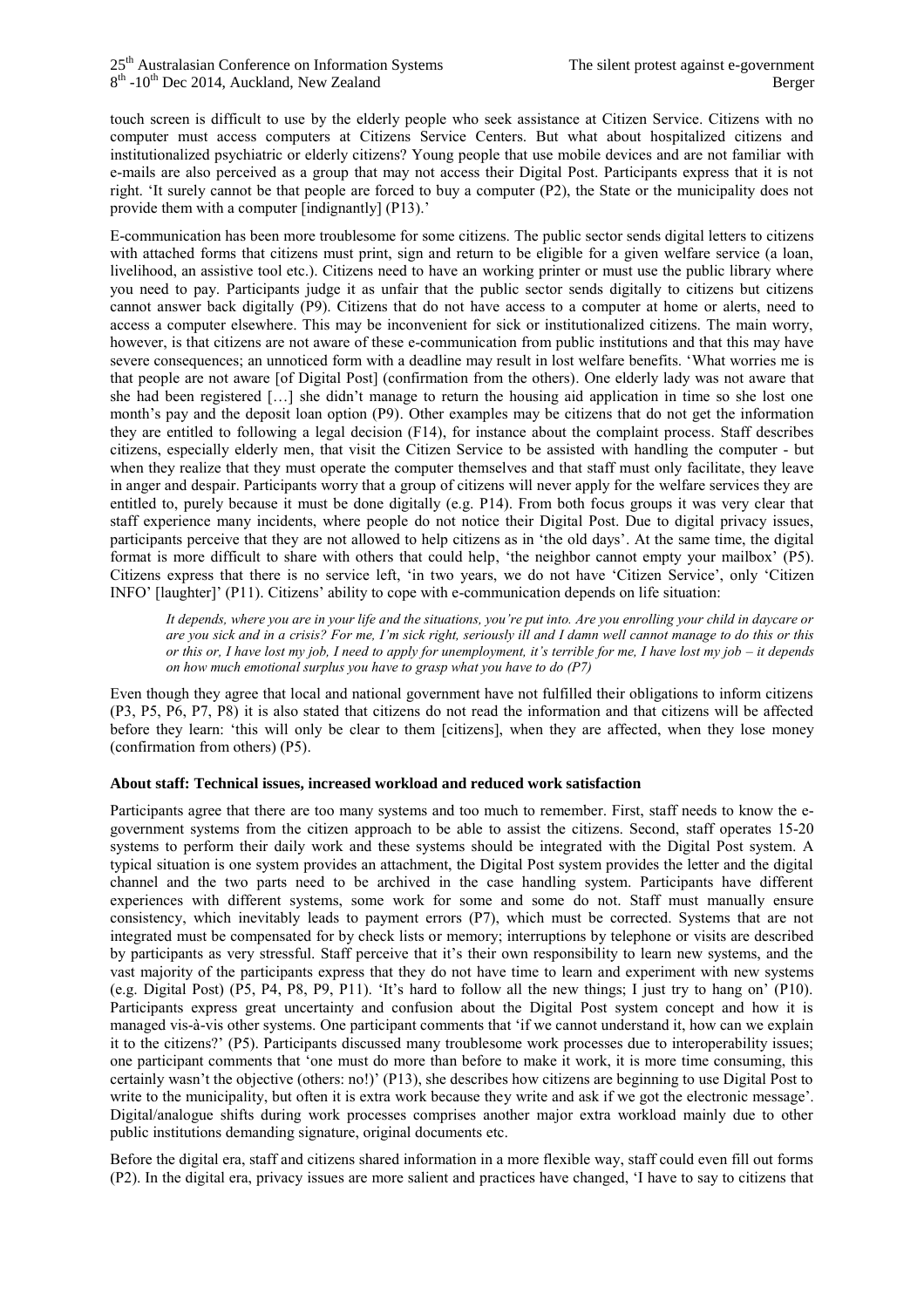you HAVE to do this [digitally], but I cannot manage, won't you help me? No, I cannot' (P4). Participants especially worry about weak citizens. Participants talk strongly about a 'service' or 'caring' gene, but also agree that they assist citizens too much. Participants describe how they omit e-communication or the rules to ensure that citizens do not lose welfare benefits (P5, P11). Many of the participants feel frustrated.

*What hits me the most is my 'caring gene', I think of all those poor citizens that cannot manage [the digital domain] (P4), but then you care for them by helping them into the new world (P3), yes, I can explain, but I cannot buy them a computer or bring them to the municipality, I can understand their frustration (P4), but it is our duty to tell them that THIS is the way it is (P5).*

One participant describes how this new regime impacts her attitude.

*I can be struck by apathy; all the rejections [on welfare benefits applications] that I send. Before, I had some feelings into it – it's a pity, he's not too smart – but now, there are these rules - bang! - Rejection! To protect oneself, you have to say 'that's just the way, it is'' (P5)*

### **About local and national government: Insufficiently designed, prepared and implemented**

It is very clear that participants find a lack of 'balance' in the relation between public sector and the citizen. Participants find that e-communication should have been better prepared so all public institutions should use ecommunication (e.g. police and priests), legal barriers should have been cleared (e.g. digital signatures) and citizens should be able to respond on digital forms instead of having to print, sign and return analogue forms. The system was badly designed (e.g. the dependency on third party software as browsers and Java introduced severe barriers to citizens) and information of citizens on the potential severe consequences of e-communication. Some participants find that it has been carried out too quickly. Participants do not express the same concern for the lack of interoperability, procedures, strategies and adjusted work processes that affect their own work life quality.

## **IMPLICATIONS**

E-government is not only one thing; it can be good or bad. The former section considered what civil servants perceive as negative attributes. E-government and e-communication can be troublesome and may imply that citizens do not get the welfare services that they are entitled to. Besides, the weaker citizens are heavily affected by the digital enforcement due to the combination of high dependency on public services and low accessibility. Staff perceives an increased workload combined with a reduced ability to provide service and help citizens, which together constitute a reduced work life quality. Generally, staff sees the technology part as far too complex, both for citizens and for staff. This section will elaborate on the critical implications for practice and research.

### **Weaker citizens get hit by e-communication**

It was apparent that participants worried about the e-government impact on the sick, the elderly, the unemployed, i.e. on what may be called the weaker citizens in the sense that they have fewer resources to cope with – or fight against – public sector bureaucracy and demands. Staff even expresses it as not fair and showed clear indignation. To be able to fulfill the requirements that follow from collecting welfare benefits, the citizen is obliged to engage in a recurring application-and-confirmation processes, based on forms and written communication. The mandatory e-communication has made this even more rigid because failure to reply to ecommunication has legal (and economic) consequences. Further, citizens, also need to spend money on a computer, printer and internet; and to master skills to operate and maintain hardware and software, including recurring updates. It is not at all trivial for the segment of weaker citizens that may never have had a computer or experience fatigue due to a life crisis. Municipal staff finds that many elderly citizens cannot operate a mouse, let alone panic when 'Java needs to be updated'. Whilst personalized e-services have been shown to enhance user satisfaction (Tan et al., 2013), the Danish e-communication initiative is a one-size-fits-all design, which in this case clearly is shown not to comply with the goal from Holgersson et al. (2010) that e-services should be usable. Moreover, it obviously doesn't comply with citizen responsiveness or democratic development goal. One may also question whether efficacy is fulfilled if a major group of citizens does not demand e-communication. More importantly, this study indicates that requirements are needed to protect civil rights. E-services should not impede citizens in executing their citizens' rights.

Citizens that do not want a computer or cannot afford one need to travel across the municipality to do their required business with the public sector in Citizen Service Centers or libraries where they struggle with less help from staff because of privacy reasons. Staff describes how the dependency on public livelihood combined with the perceived barriers to the communication channel that ensures this livelihood makes some citizens angry, unsecure and nervous, they predict that some citizens will not apply for the benefits, which they are entitled to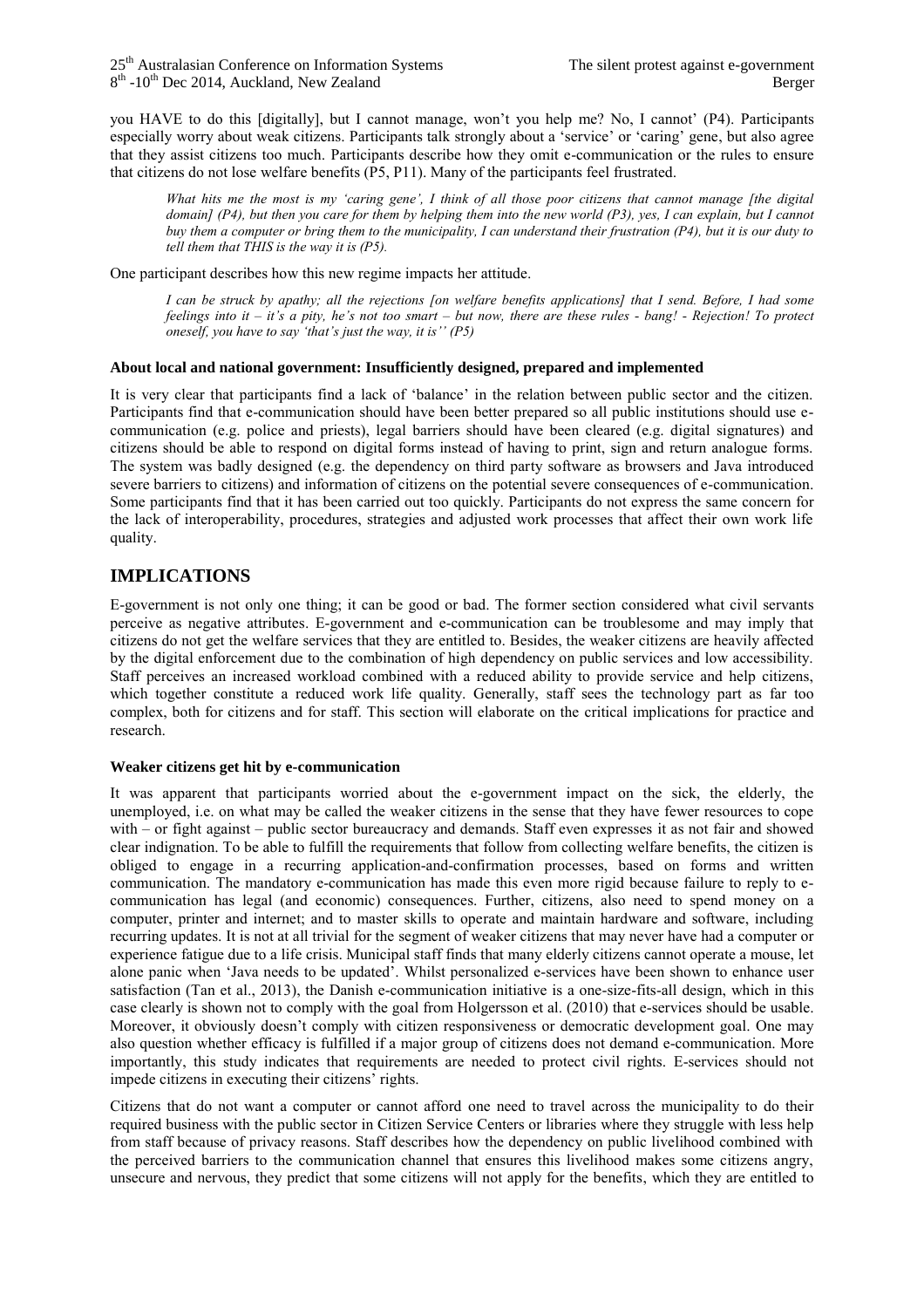and some citizens will directly loose benefits. In Denmark, the citizens that receive benefits from sickness, pension, unemployment etc. constitute one third of population.

E-government, it has been argued, reinforces existent power structures (e.g. Cordella and Bonina, 2012), so this is not new. Basically, it is a question of, what kind of society, we want. Ironically, the enactment of this egovernment initiative may, however, with its negative implications on weaker citizens, especially the elderly (who attract huge political focus), provoke certain political parties – the most right wing party with one fourth of the voters, had announced that they want e-communication to be voluntary for the elderly. No political party had ever voted against one of the four Danish e-government strategies singe 2001, but this may change the Danish egovernment momentum, slowing down the positive implications of e-government initiatives.

#### **E-communication may alter public sector ethos**

Staff reveals in a matter-of-factly way the various barriers, they experience in their daily work with ecommunication, but they do not complain, even though there was a comment about fear of lay-offs. This is natural, since cost reductions are the stated goal. One participant was laid-off five months after the focus group due to cuts as a result of reduced state funding from e-communication. The barriers relating to insufficient design, preparation and implementation are well known from IS and e-government. The combination, however, of increased workload and reduced work life quality may be important. This study does not give grounds to elaborate on the overall efficiency, however, staff express clearly with various examples that the goals of efficiency have not been met. The Ministry of Finance is well aware of the internal and external barriers and has chosen a watch and wait implementation strategy. Staff is very conscious about this; they find that it has become mandatory too early. For instance, they criticize that the fact that citizens cannot answer digitally and that citizens need to buy computer and printer. It is clear, that they do not support Digital Post as it is enacted, though, it is a silent protest. They comply and do what is expected of them, but there is a clear feeling of imbalance. It is not fair that public sector saves postal costs, while citizens get more trouble and eventually lose welfare benefits.

Moreover, they feel frustrated that they are not allowed to provide the usual service when they find that citizens cannot manage. This has a direct impact on their work life quality, because what 'drives them to work every morning', is to ensure that especially weak citizens receive the necessary assistance to be able to respond to public sector demands. Public sector ethos is under pressure from e-communication since it touches upon civil servants' motivation for doing 'something good', which might create apathy that impacts the civil servant in the direction of merely managing the job instead of pursuing an extended public good. E-communication as it is enacted has revealed a fragmented public sector where one part decides to use e-communication and other parts decide not (e.g. police, courts, church). This might affect civil servants´ beliefs in the wider context of public sector. Lastly, the loyalty both to local but especially to central government is clearly at stake. Pratchett and Wingfield (1996) proved how NPM values in the 1990's altered the public sector ethos. E-government may follow the same trail.

#### **New e-government research approaches may be called for**

E-government research has been preoccupied by the great potential and possible evolvement of e-government to ensure, at the same time, efficiency end citizen empowerment (Coursey and Norris, 2008). The scholarly focus has been on how to assist government in removing barriers, e.g. by investigating, what motivates citizens to adopt e-government from a technology deterministic viewpoint (Heeks and Bailur, 2007). Further, studies of car registration, tax filing or public website information provide little insight in the potential negative impacts of egovernment. Andersen and Henriksen (2006) promote a model, where citizens and not governments control personal data, but not from an empirical background. Cordella and Bonina (2012) state that e-government may introduce political and administrative consequences that should not be overlooked. Empirically based studies, however, of negative impacts from e-government have not yet been seen, which may be connected to the likewise limited application of mandatory e-government. As this study shows, mandatory e-government may impact the lives of citizens and civil servants and even affect the public sector ethos. The call from Heeks and Bailur (2007) to engage in qualitative, empirical and critical studies still holds. There is a need to further establish qualitative research methods to engage weaker citizens, along with civil servants. Promising studies have been made in engaging citizens in e-government research, e.g. using focus groups (Axelsson and Melin, 2007) and finding suitable participatory approaches (Holgersson et al., 2010).

Scholars have been critical of how governments fail to realize the potential of e-government and have offered a variety of evaluation frameworks (e.g. Luna-Reyes et al., 2012) or stakeholder perspectives (e.g. Flak and Rose, 2005). The underlying assumptions for offering such models, is that there is a lack of knowledge, and governments will apply this knowledge if it was present. The models, however, are of limited value if governments are committed to pursue only efficiency goals and neglect the citizen or staff perspective. During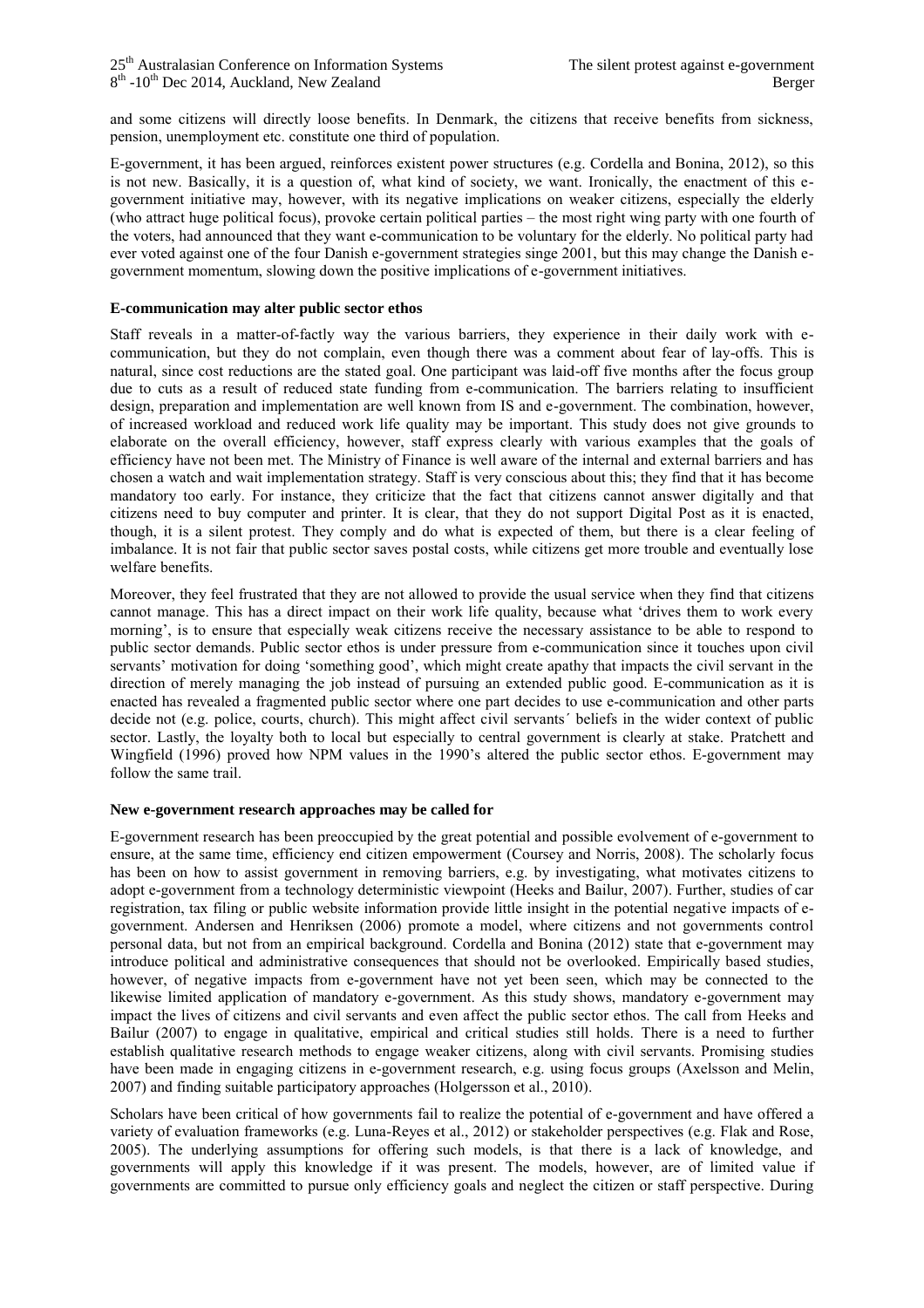this study, no participant voiced against e-government or against mandatory e-government; no participant cited citizens that demanded free e-government (the state should supply hardware, software and internet), let alone their civil right to be served *without* e-government. Or at least, demanded that e-government, both from a civil servants' and citizens' perspective was easily operable. Critical e-government research has a role to play in offering alternative and respectful e-government. By providing viable alternatives in design or implementation, e.g. that it is possible to implement over a longer period, citizens and civil servants may articulate their voice. Further, research should offer and promote empowering techniques and methods such as to promote critical egovernment inputs. In the 1970's, researchers and trade unions formed alliances to stand up against ruthless businesses. Researchers were than driven by the beliefs that technology gains and work life quality could and should be pursued simultaneously.

# **CONCLUSION**

The Danish e-government strategy produces significant e-government growth statistics. Yet, there is little knowledge about how the current mandatory e-government regime impacts citizens and civil servants in the short and long terms. This paper reports from a qualitative, exploratory and critical study of the enactment of a Danish e-government initiative, mandatory e-communication from public sector to citizens. As it is enacted by the Danish government, is shown to have both positive and negative effects on staff and citizens. As expected, ecommunication, in some situations and for some citizens, is both quicker and easier for citizens and staff. However, as may not be expected – or reflected on by e-government researchers – civil servants find that ecommunication may have negative impact on some citizens. It may be very troublesome for especially weaker citizens and entails that some citizens do not apply for the benefits, they are entitled to and some citizens lose their benefits. Staff report citizens to be angry, insecure and emotional, especially when staff is not allowed to help manage the computer and the e-services. Furthermore, staff describes how their workload has increased because of many unforeseen barriers, bad design and insufficient preparation and implementation. Staff shows great worry for the weaker citizens and frustration because they cannot provide the good citizen service that they are used to; apathy and declining motivation may impact the virtues of public sector ethos. This paper calls for more empirical based critical e-government research with a focus on mandatory e-government and impact on the weaker actors of e-government (clerical staff and weaker citizens).

So, what is the path forward? Should governments that make e-government mandatory be criticized? If mandatory e-government proves to ensure a reduction in public sector costs, more governments will follow, regardless of scholarly criticism. Researchers should not be blinded by the coercive forces, but rather focus on the way it is enacted – not only by central government – but by the multitude of various decisions and choices throughout the various public institutions and private sector actors that design, implement and use e-government initiatives. Disclosure of how e-government is enacted and the consequences for people may constitute the background on which the taken-for-granted belief that more public IT is better will be questioned.

When it is acknowledged that e-government may violate citizens' rights and have a negative impact on life quality for both citizens and civil servants, it will be necessary to monitor these and provide alternative egovernment enactment models for public discussion of what kind of society, we want. In this endeavor, citizens and staff constitute valuable informants. E-government researchers have the skills to provide alternatives to those in power, elicit the necessary empirical evidence, and suggest techniques and methods that enable participatory activities and empowerment – we might be the only allies that citizens and staff have got. It may be possible to perform even mandatory e-government with the twofold goal of increasing public sector efficiency and improving conditions for citizens and staff – at least ensuring that they do not decline.

### **REFERENCES**

- AlAwadhi, s., and Morris, A. 2008. "The Use of the Utaut Model in the Adoption of E-Government Services in Kuwait," in: *41st Hawaii International Conference on System Sciences (HICSS-41)*. Waikoloa, Big Island, Hawaii: pp. 219 (211-211).
- Andersen, K.V., and Henriksen, H.Z. 2006. "E-Government Maturity Models: Extension of the Layne and Lee Model," *Government Information Quarterly* (23:2), pp. 236-248.
- Axelsson, K., and Melin, U. 2007. "Talking to, Not About, Citizens Experiences of Focus Groups in Public E-Service Development.," *6th International Conference, EGOV 2007.,* J.S.a.A.G.R. M. A. Wimmer (ed.), Germany: Springer Berlin/Heidelberg, pp. 179-190.
- Bannister, F., and Connolly, R. 2012. "Forward to the Past: Lessons for the Future of E-Government from the Story So Far," *Information Polity: The International Journal of Government & Democracy in the Information Age* (17:3), pp. 211-226.